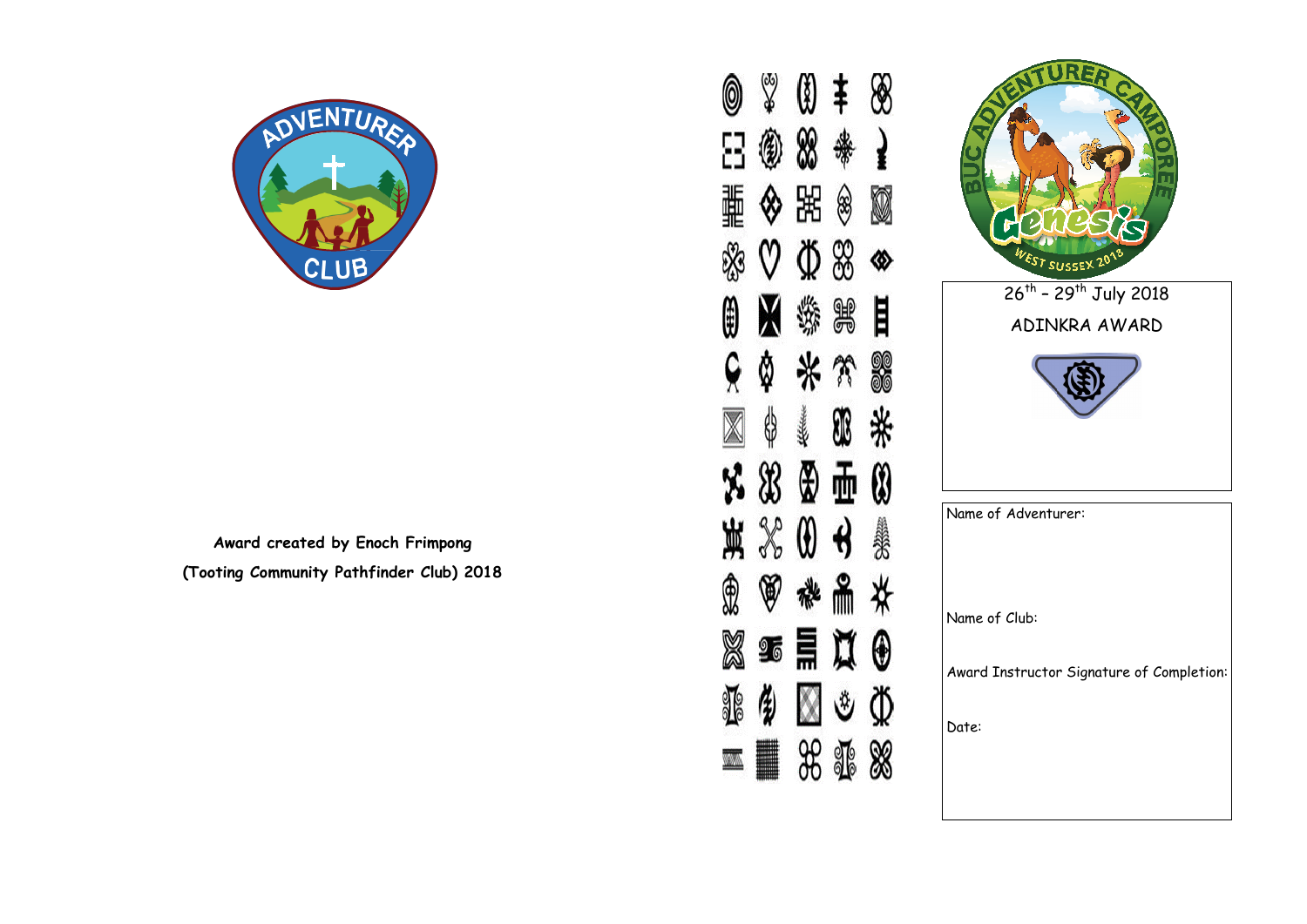# Introduction to the Adinkra Award

Welcome to the workbook for this exciting new Adventurer Award for the BUC Adventurer Camporee 2018.

On the next page you will find the requirements and some creative helps at the end for you to complete the Award. Of course you may complete it back in your clubs, but this booklet gives you the chance to keep all your work together in one piece.

To complete this Award, the following must be completed satisfactorily:

- v Practical Requirements.
- v Award Workbook.
- v Honour Assessment Sheet signed by the instructor/ examiner.

#### **Additional Reference Material**

http://www.stlawu.edu/gallery/education/f/09textiles/ adinkra\_symbols.pdf http://www.emancipationpark.org.jm/aboutus/adinkra-symbols.php **http://www.adinkra.org/htmls/ adinkra\_index.htm**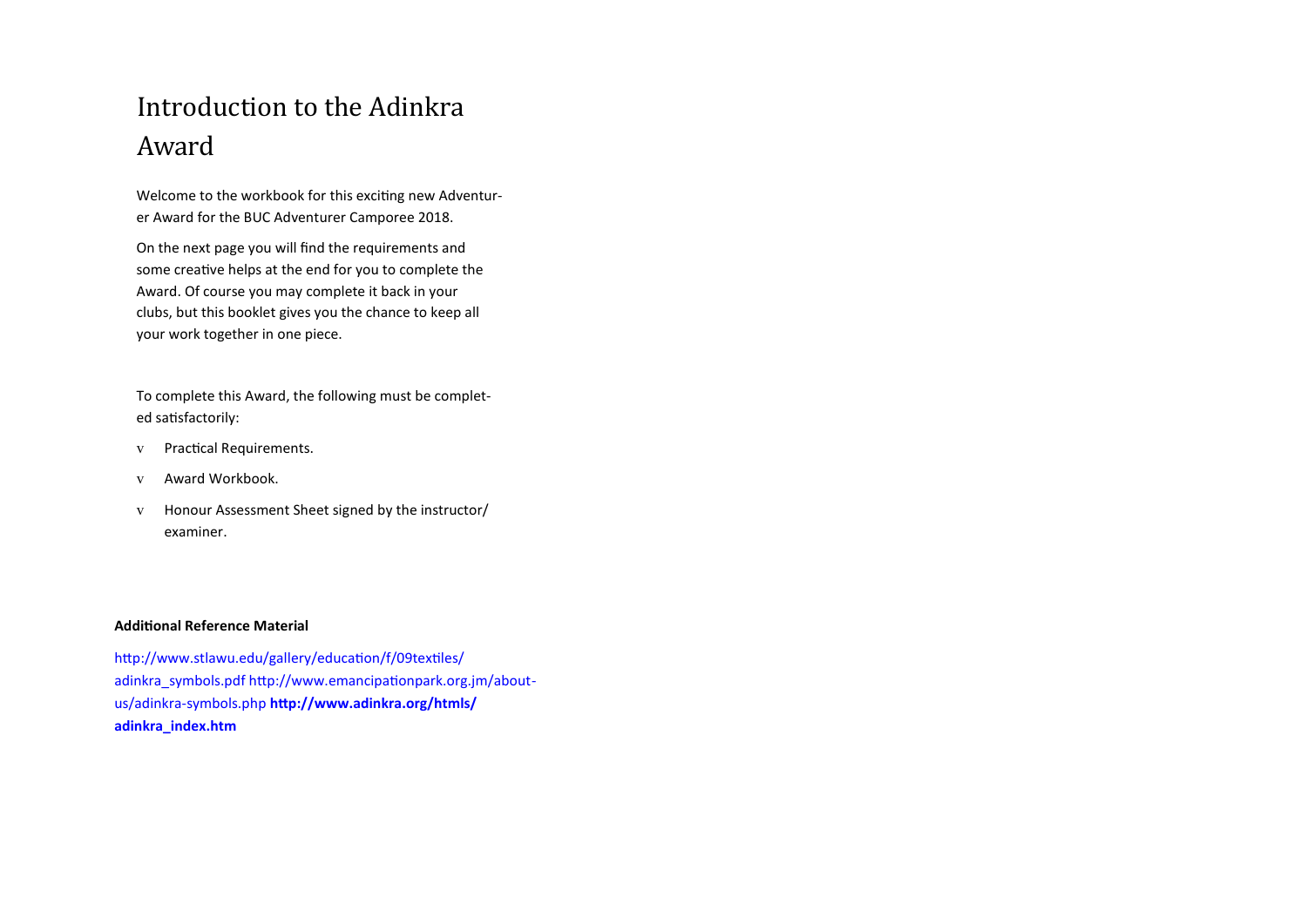

# Requirements

- 1. Using the Akan (Asante) household name chart, write your name.
- Describe the origin of Adinkra symbol.  $2.$
- Mention at least two instances in the Bible where symbols  $3.$ were used.
- Name the three different types of Adinkra.  $4.$
- 5. Draw your favourite Adinkra symbol and write why you like it.
- 6. Stamp at least (3) different types of Adinkra Symbols of your choice (in your preferred pattern) in the Adinkra cloth design grid.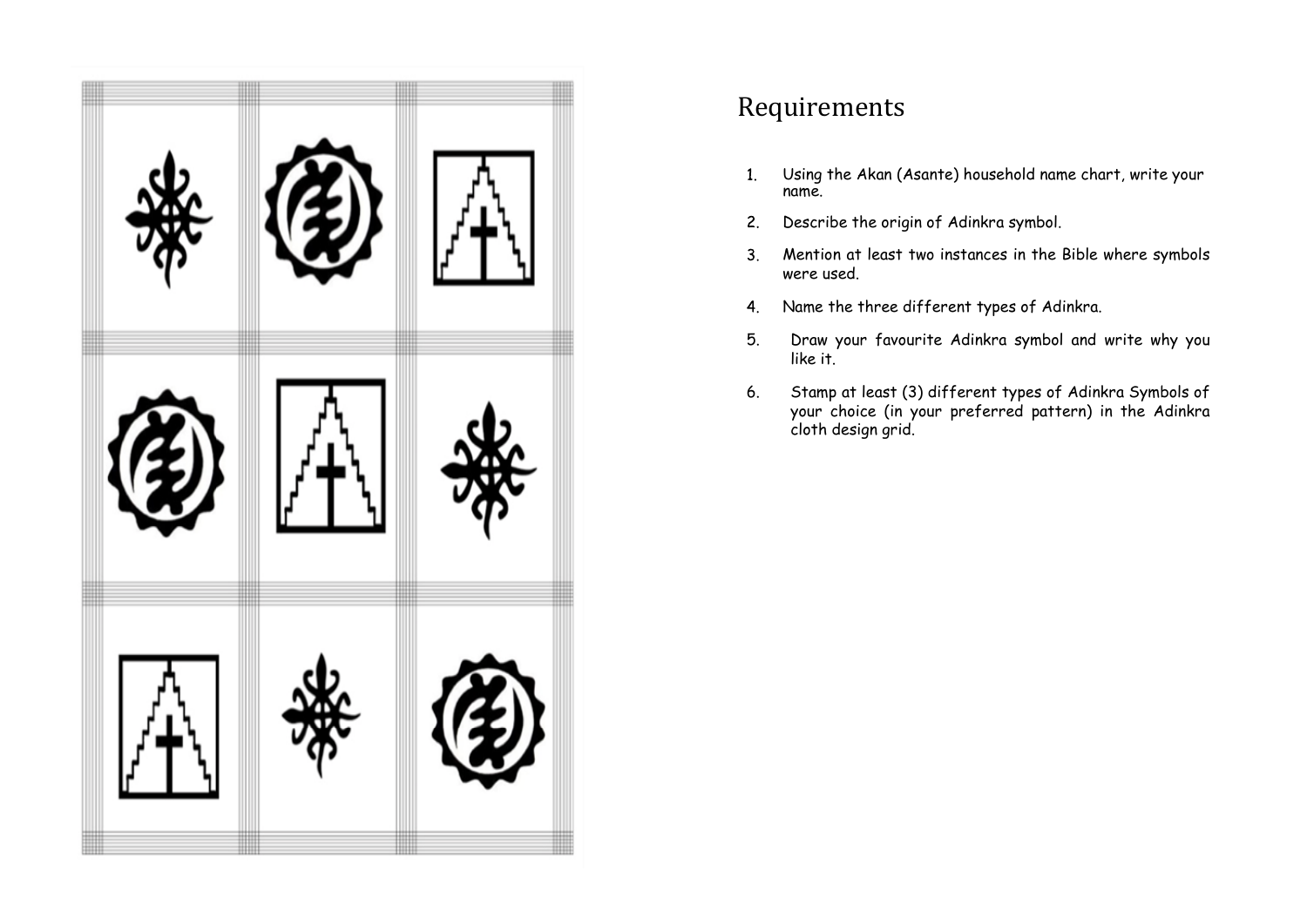- Using the Akan (Asante) household name chart, write your  $\mathbf{1}$ name.
- $2.$ Describe the origin of Adinkra symbol.

Mention at least two instances in the Bible where symbols were  $3.$ used.

Name the three different types of Adinkra.  $4<sub>1</sub>$ 

## **AKOKO NAN**—**"The leg of a hen"** Symbol of nurturing and discipline The full name of this symbol translates to "The hen treads on her chicks, but she does not kill them." This represents the ideal nature of parents, being both protective and corrective. An exhortation to nurture children, but a warning not to pamper them. **AKOFENA**—**"Sword of war "** Symbol of courage, valor, and heroism The crossed swords were a popular motif in the heraldic shields of many former Akan states. In addition to recognizing courage and valor, the swords can represent legitimate state authority. **Change or transform your character** Symbol of life transformation. This symbol combines two separate adinkra symbols, the "Morning Star" which can mean a new start to the day, placed inside the wheel, representing rotation or independent movement. **NYAME DUA**—**"tree of god" – altar** Symbol of God's presence and protection The Nyame Dua is a sacred spot where rituals are performed. Erected in front of the house or compound, it is crafted from a tree that has been cut where three or more branches come together. This stake holds an earthenware vessel filled with water and herbs or other symbolic materials for purification and blessing rituals. **DUAFE**—**"wooden comb"** Symbol of beauty and cleanliness; symbols of desirable feminine qualities The meaning of this symbol is characterized slightly differently in "The Adinkra Dictionary" and "The Values of Adinkra Symbols"; the former emphasizes more abstract qualities of feminine goodness, love and care, while the latter has a more literal interpretation, looking one's best and good hygiene. In any case, the duafe was a prized possession of the Akan woman, used to comb and plait her hair.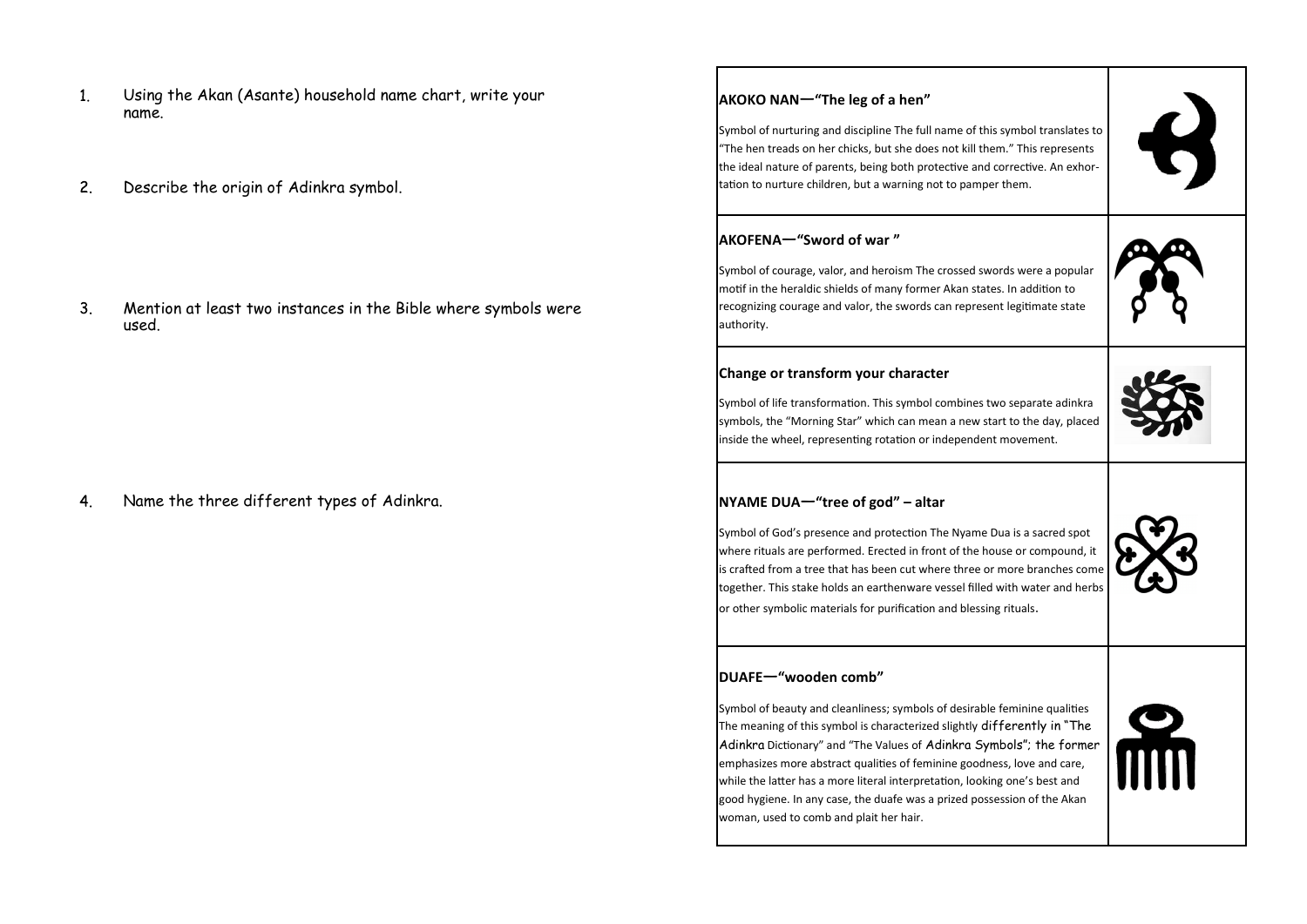

5. Draw your favourite Adinkra symbol and write why you like it.

6. Stamp at least (3) different types of Adinkra Symbols of your choice (in your preferred pattern) in the Adinkra cloth design grid.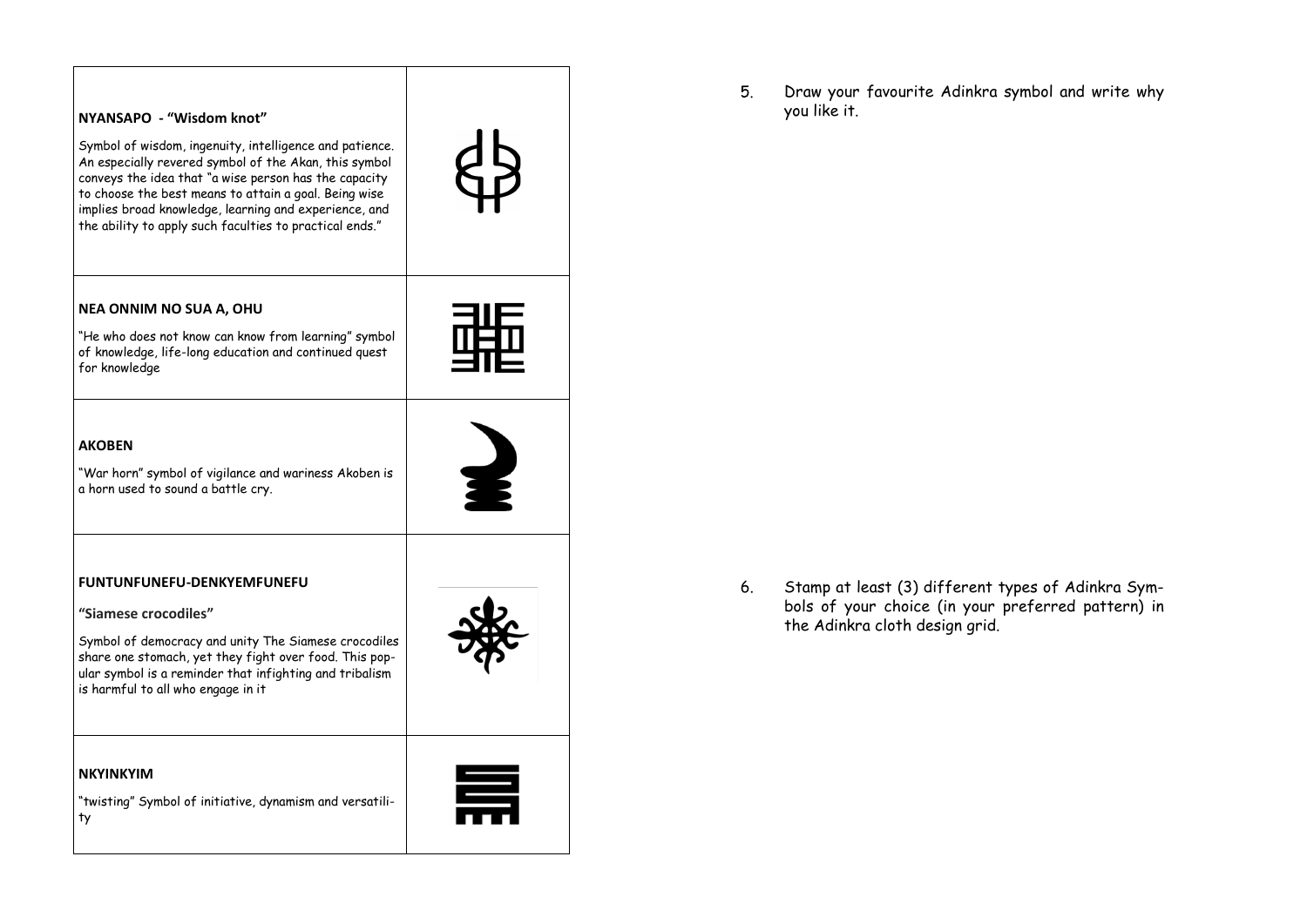| AKOMA                                                                                                                                                                                                                     |  |
|---------------------------------------------------------------------------------------------------------------------------------------------------------------------------------------------------------------------------|--|
| "the heart"                                                                                                                                                                                                               |  |
| Symbol of patience and tolerance The Akans believe that when a<br>person is said to "have a heart in his stomach," that person is very<br>tolerant.                                                                       |  |
| God is in the heavens                                                                                                                                                                                                     |  |
| Symbol of hope A reminder that God's dwelling place is in the heav-<br>en, where he can listen to all prayers.                                                                                                            |  |
|                                                                                                                                                                                                                           |  |
| <b>God is King</b>                                                                                                                                                                                                        |  |
| Symbol of majesty and supremacy of God                                                                                                                                                                                    |  |
| By God's grace                                                                                                                                                                                                            |  |
| Symbol of faith and trust in God. This stalk is depicted as the staff of                                                                                                                                                  |  |
| life in many cultures. It symbolizes to the Akan that food is a basis of<br>life and that they could not survive if not for the food that God has<br>placed here on Earth for their nourishment.                          |  |
| "God never dies, therefore I cannot die"                                                                                                                                                                                  |  |
| Symbol of God's omnipresence and the perpetual existence of<br>man's spirit This signifies the immortality of man's soul, believed<br>to be a part of God. Because the soul rests with God after death, it<br>cannot die. |  |
|                                                                                                                                                                                                                           |  |

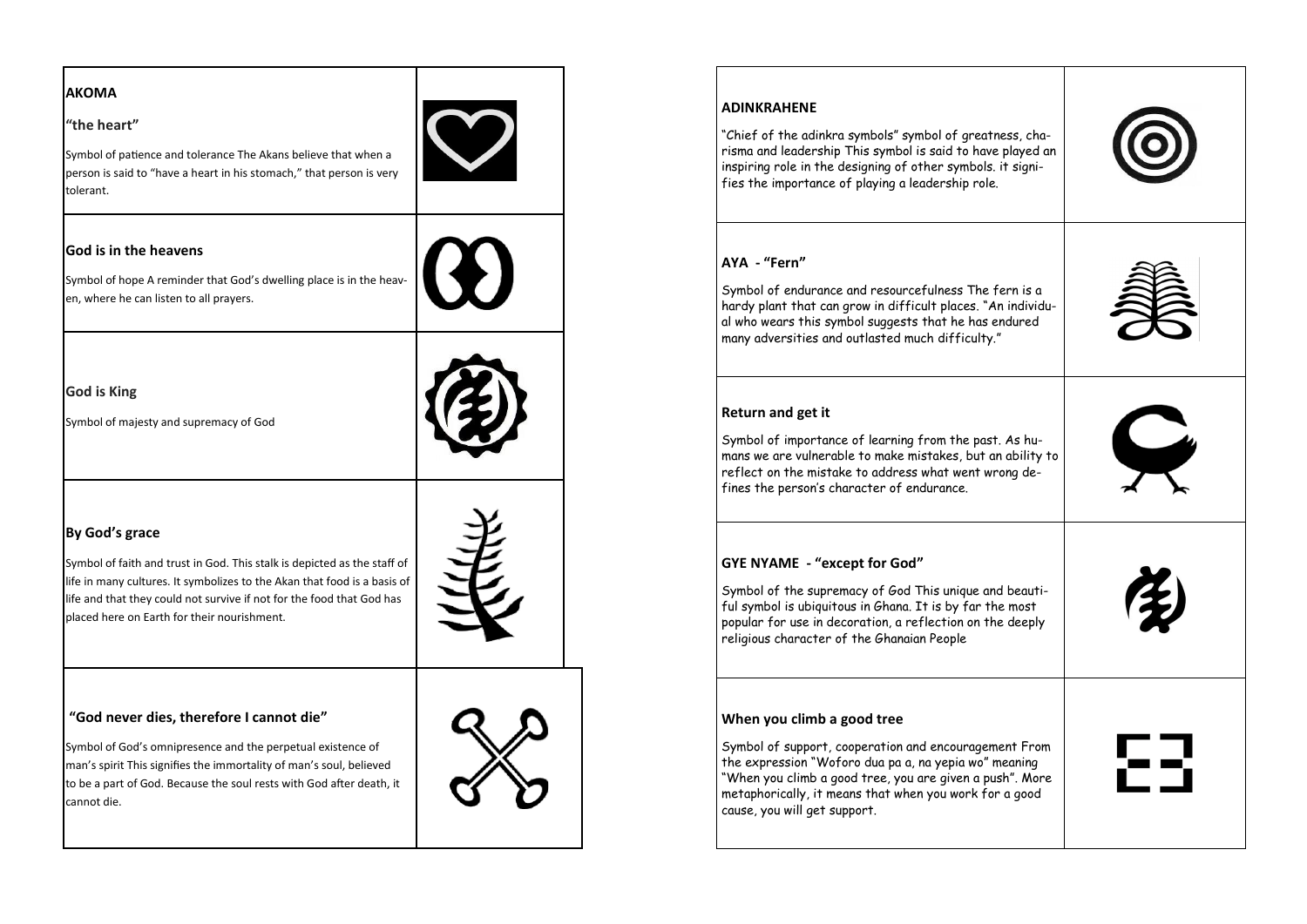He was finally killed and his territory annexed to the kingdom of Asante. The tradition had it that Nana Adinkra wore patterned cloth, which was interpreted as a way of expressing his sorrow on being taken to Kumasi the capital of Asante.

The Asante people around the 19th century then took to painting of traditional symbols of the Gyamans onto cloth, a tradition that was well practiced by the latter. Adinkra also means 'goodbye' or 'farewell' in Twi the language of the Akan ethnic group of which Asante is a part. It has therefore been the tradition of the Akan especially the Asante to wear cloths decorated with Adinkra symbols on important occasions especially at funerals of family relations and friends. This is to signify their sorrow and to bid farewell to the deceased.

#### **Requirement 3. What are the biblical significance of symbols**

Throughout the bible, God used symbols and signs to communicate to man. From the leading of the Israelites from Egypt to the promise land, Daniel's prophecy and the vision of John in Revelation, signs and symbols played an important role in how God communicate with his children. Bible verses that reflect the use of symbols and signs are: Genesis 9:13, Isaiah 57:8 and Hebrew 9:25

#### **Requirement 4. What are the three main types of Adinkra**

The 3 most important funerary Adinkra are the dark – brown (kuntunkuni) the brick – red (kobene) and the black (brisi). There are however, other forms of which cannot be properly called mourning cloth. Their bright and light backgrounds classify them as Kwasiada Adinkra (Sunday Adinkra) which cannot be suitable for funerary contents but appropriate for most festive occasions or even daily wear.

**Requirement 5. Draw your favourite Adinkra symbol and write why you like it** 

**Requirement 6: Know at least 3 Adinkra symbols from the** 

**selected 20** 

### **Adinkra Award Helps**

#### **Requirement 1. Akan Household name chat**

In the Akan tradition, a child is given a household name be virtue of the day they were born. The chat below gives the name for a boy or girl by the day they are born. There are different Akan languages; this award focuses on the Asante Akan, which is the dominant group. Not everyone will know the day they were born, you can use Google calendar.

| <b>DAY</b> | <b>MALE</b>       | Female |
|------------|-------------------|--------|
| Sunday     | Kwasi<br>$\alpha$ | Akosua |
| Monday     | Kwadwo            | Adwoa  |
| Tuesday    | Kwabena           | Abena  |
| Wednesday  | $\alpha$<br>Kwaku | Akua   |
| Thursday   | Yaw               | Yaa    |
| Friday     | Kofi<br>$\alpha$  | Afia   |
| Saturday   | Kwame             | Ama    |

#### **Requirement 2. Describe the origin of Adinkra Symbols**

The Adinkra symbols are believed to have their origin from Gyaman, a former kingdom in today's Côte D'Ivoire otherwise known as Ivory Coast. According to an Asante (Ghana) legend Adinkra was the name of a king of the Gyaman (Nana kofi Adinkra). Adinkra was defeated and captured in a battle by the Asantes for having copied the "Golden Stool", which represents for them absolute power and tribal cohesion.